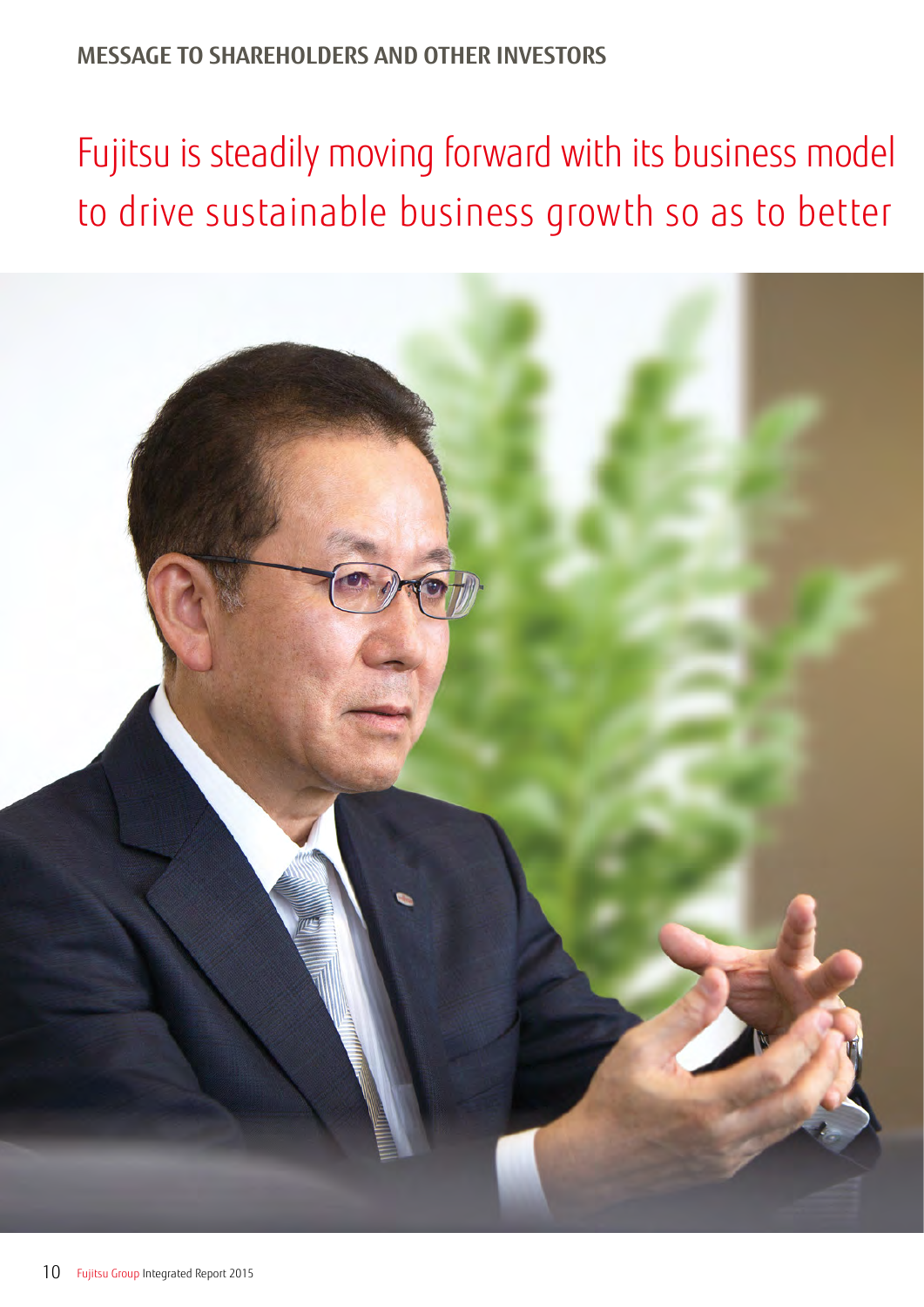# OPENING SECTION OPENING SECTION



Today, advances in digital technology are driving innovation in every field. At Fujitsu, we see the market needs created by this change as major business opportunities. We will partner with our customers and leverage highly specialized ICT to help them create new value through their

The management direction that we announced in October 2015 outlined the main structure of Fujitsu's business model transformation for driving sustainable business growth going forward. We will steadily promote this business model transformation to transition to a structure that supports sustainable growth and global competitiveness as an ICT

7.7 analoa

Representative Director and President Tatsuya Tanaka

#### Aspiration as the New President

# A Review of Fiscal 2014

• Highest ever profit for the year attributable to owners of the parent of ¥140.0 billion  $\bigodot$  P.12

#### Earnings Forecast for Fiscal 2015

• Lower profit planned for fiscal 2015, however, we will quickly transition to a structure for sustainably generating a high level of profit  $\bigcirc$  P.13

#### Medium- to Long-Term Vision

• It is vital to promote business model transformation and steadily move forward on changing our corporate structure  $\bullet$  P.14

#### Market Recognition and Business Opportunities

• For certain fields developed around specified themes, we will get involved at an early stage in discussions and planning, leveraging our robust technologies and expertise

#### Fujitsu's Vision for Society and Social Responsibility

• Leverage the power of ICT to contribute  $\bigodot$  P.16 to business and social innovation, working to solve global social issues

#### Stance on Returns To Shareholders and Dividend Policy

• In fiscal 2014, we paid an annual dividend of ¥8 per share, comprising an interim dividend of ¥4 and a year-end dividend of ¥4  $\bigcirc$  P.17

#### Message to Shareholders and Investors

- • We aim to increase corporate value by developing our business through creativity
- $\bigcirc$  P.17

 $\bigodot$  P.15

- PROFILE
- Birth: September 11, 1956
- Apr. 1980 Joined Fujitsu Limited (the Company)
- Apr. 2005 Director of the Board & Vice President, Fujitsu (China) Holdings Co., Ltd.
- Dec. 2009 Senior Vice President, Manufacturing Industry Business Unit (Responsible for Global Business)
- Apr. 2012 Corporate Vice President Apr. 2014 Corporate Senior Vice President
- Jan. 2015 Corporate Executive Officer
- SEVP
- Jun. 2015 President and Representative Director (to present)

<sup>•</sup> Strengthen global competitiveness and advance ICT use in new fields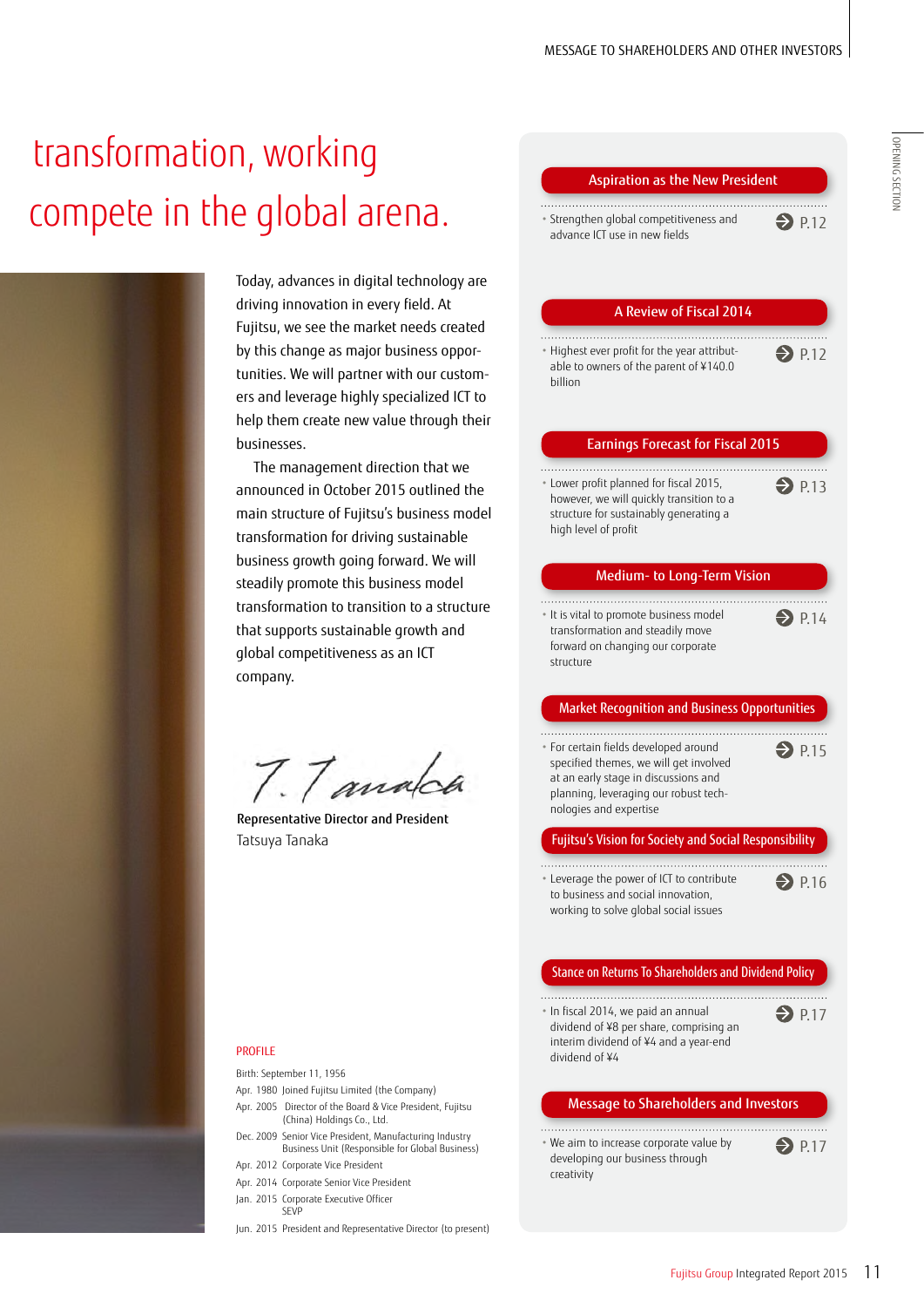#### Aspiration as the New President

I believe our fundamental task is to focus clearly on the day-to-day realities of where people work, and to promote our business by providing products and services. I believe we should be a company that balances proactivity, flexibility, and a spirit of challenge to drive ICT use into new fields and further enhance our global competitiveness.

After joining Fujitsu in 1980, I was involved in various business deals in the Japanese sales divisions, including some which were major wins. After that, I worked to strengthen our sales to Japanese companies in China, and in fiscal 2014, I was involved in structural reforms as the Head of the Asia Region.

From these experiences, I have learned that the fundamental task in promoting business is to focus clearly on the frontline realities of the customer, and that of the customers' customers, in providing products and services.



Looking ahead, markets will become increasingly global. Fujitsu aims to be a globally competitive company, and we will strengthen our global competitiveness even further based on the global matrix organization that we launched in 2014.

In step with the march of globalization, our customers' business models are changing dramatically. ICT is steadily making inroads into fields where it had never been used. Keeping our focus on the realities of the front line, we will acquire a clear grasp of the changes affecting our customers. If the value we provide is not recognized by our customers, it will ultimately fail to deliver profits. It is also important as a global company to ensure that we execute this change swiftly.

Fujitsu can also leverage its strengths in new domains by working with customers to co-create new services utilizing its technologies, expertise, and experience. As a company, we aim to achieve a good balance between proactivity, flexibility, and having a mindset to take on challenges.

Fujitsu is fortunate to have superb human resources. Throughout our 80-year history, Fujitsu has worked ambitiously on various projects, building up the Company's technical capabilities, experience, expertise, and other aspects to form extremely valuable assets. I am confident that concentrating these assets in our target direction and managing them properly will create synergistic effects that will result in a stronger company.

#### A Review of Fiscal 2014

Having made a certain amount of progress in our structural reforms in the previous fiscal year, we positioned fiscal 2014 as a year for shifting to a growth strategy and conducted aggressive strategic investments for medium- to long-term growth. Even so, we were able to achieve steady growth in profits. Revenue was about level year on year at ¥4,753.2 billion, although this fell short of the initial target of ¥4,800.0 billion. Operating profit was ¥178.6 billion, up by more than 20% year on year, although more than ¥6.0 billion short of the initial target of ¥185.0 billion, mainly due to foreign exchange effects. Profit for the period attributable to owners of the parent hit a record high of ¥140.0 billion.

We targeted fiscal 2014 for a shift to a growth strategy, having achieved a certain amount of progress in our structural reforms of the LSI device business and mobile phone business in the previous fiscal year, and conducted aggressive strategic investments for medium- to long-term growth. These efforts were supported by the effect of improvements associated with the structural reforms

conducted in the previous fiscal year and growth in demand, mainly in the domestic services business.

Revenue was ¥4,753.2 billion, about level year on year, although lower than the initial target of ¥4,800 billion. Looking at its components, revenue grew in system integration and LSI devices but declined in PCs, mobile phones, and networks.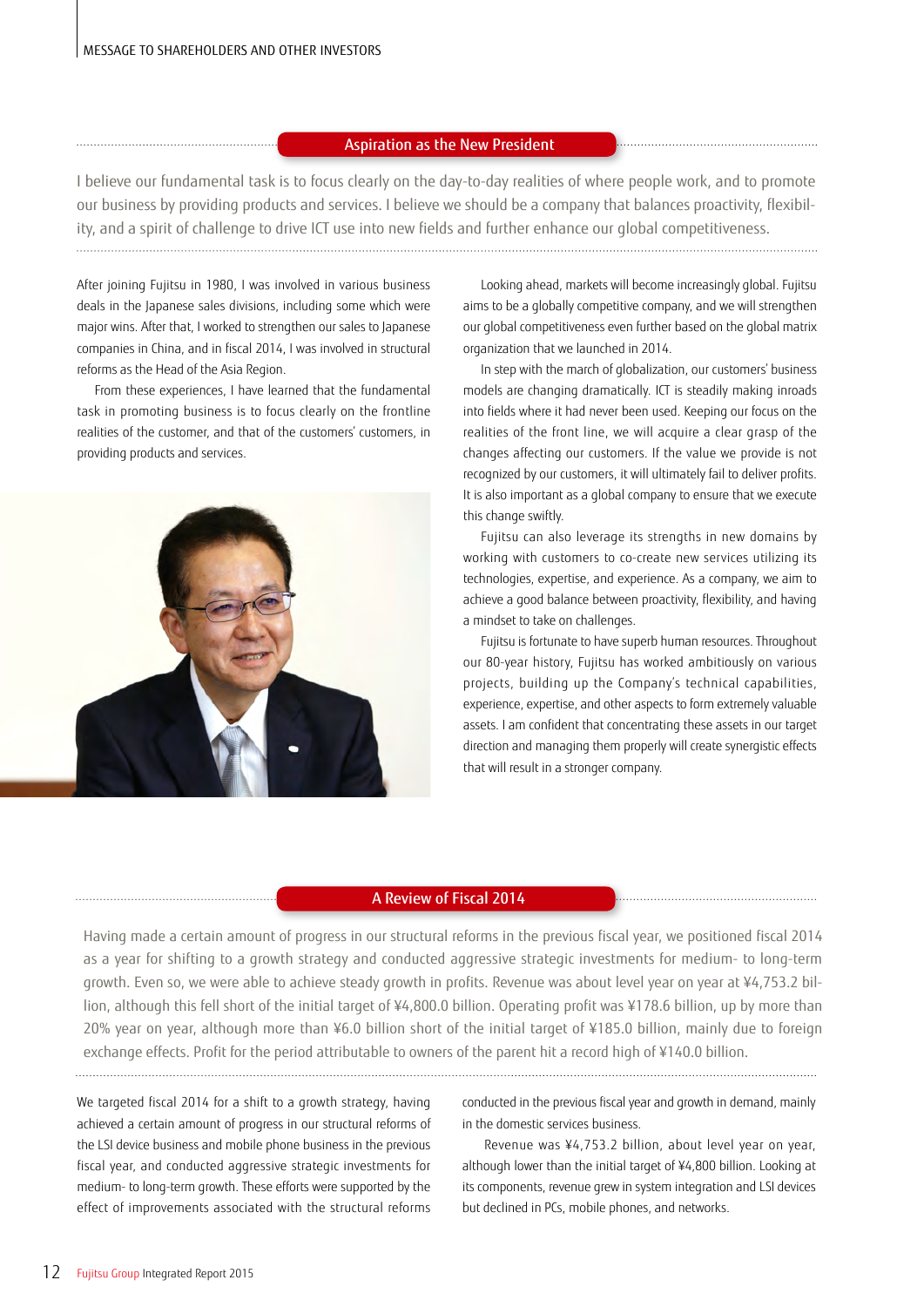Operating profit was ¥178.6 billion, growing by more than 20% year on year, although more than ¥6.0 billion below the target of ¥185.0 billion, mainly due to foreign exchange effects. This result reflects improved profitability in mobile phones and the effect of increased revenue in systems integration, as well as a contributory effect from structural reforms in the previous fiscal year.

Profit for the year attributable to owners of the parent hit a record high of ¥140.0 billion, surpassing the initial target of ¥125.0 billion by ¥15.0 billion, mainly due to higher financial income from exchange rate gains and other factors.

#### Fiscal 2014 Financial Results

|                                             | Fiscal 2013<br>(IFRS) | Fiscal 2014<br>(IFRS) | Change  |
|---------------------------------------------|-----------------------|-----------------------|---------|
| Revenue                                     | 4,762.4               | 4,753.2               | $-9.2$  |
| Operating Profit                            | 147.2                 | 178.6                 | 31.3    |
| Profit Attributable to Owners of the Parent | 113.2                 | 140.0                 | 26.8    |
| Technology Solutions                        | 233.0                 | 222.4                 | $-10.6$ |
| Ubiquitous Solutions                        | $-26.8$               | 8.7                   | 35.6    |
| Device Solutions                            | 11.5                  | 36.9                  | 25.3    |
|                                             |                       |                       |         |

#### Earnings Forecast for Fiscal 2015

For fiscal 2015, we are expecting revenue of ¥4,880.0 billion and operating profit of ¥150.0 billion. For operating profit, we are anticipating a year-on-year decrease of ¥28.6 billion after factoring in strategic investments for accelerating business model transformation and higher procurement costs for components due to the euro's further depreciation against the US dollar. Although we expect profit to decline in fiscal 2015, we feel that we need to make strategic investments at this time to ensure a swift transition to a structure capable of consistently generating high profits.

#### We recognize two pressing issues to be addressed promptly in fiscal 2015.

The first is to realize the recovery of upfront investments made over the past few years as quickly as possible and step up the earning power of existing businesses while expanding new businesses.

The second issue is to establish a business model that can follow a growth trajectory without being swayed by external factors, while reaffirming the strengths of our product business. In fiscal 2014, the product business was buffeted by foreign exchange fluctuations, particularly a deterioration in profits in our European operations due to the depreciation of the euro. We will work quickly to establish a business model that overcomes these structural issues.

For fiscal 2015, we plan to achieve revenue of ¥4,880.0 billion, up 2.7% year on year, mainly through expansion of the services business in the Technology Solutions segment. However, we expect a ¥28.6 billion decrease in operating profit to ¥150.0 billion. This plan factors in strategic investments for accelerating the abovementioned business model transformation, along with the impact of increased component procurement costs, mainly in the Ubiquitous Solutions segment for PCs and other products due to the further depreciation of the euro against the US dollar.

Although we expect profit to decline year on year, we feel that strategic investments at this time are a necessary step to ensure a swift transition to a structure capable of sustainably generating high profits.

### Fiscal 2015 Full-Year Consolidated Forecast

|                                               | Fiscal 2014<br>(Actual) | Fiscal 2015<br>(Forecast) | Change                                 | Change (%) |
|-----------------------------------------------|-------------------------|---------------------------|----------------------------------------|------------|
| Revenue                                       | 4,753.2                 | 4.880.0                   | 126.7                                  |            |
| Operating Profit<br>(Operating Profit Margin) | 178.6<br>$(3.8\%)$      | 150.0<br>$(3.1\%)$        | $-28.6$<br>$(-0.7)$ percentage points) | $-16.0$    |
| Profit Attributable to Owners of the Parent   | 140.0                   | 100.0                     | $-40.0$                                | $-28.6$    |

(Billions of yen)

(Billions of yen)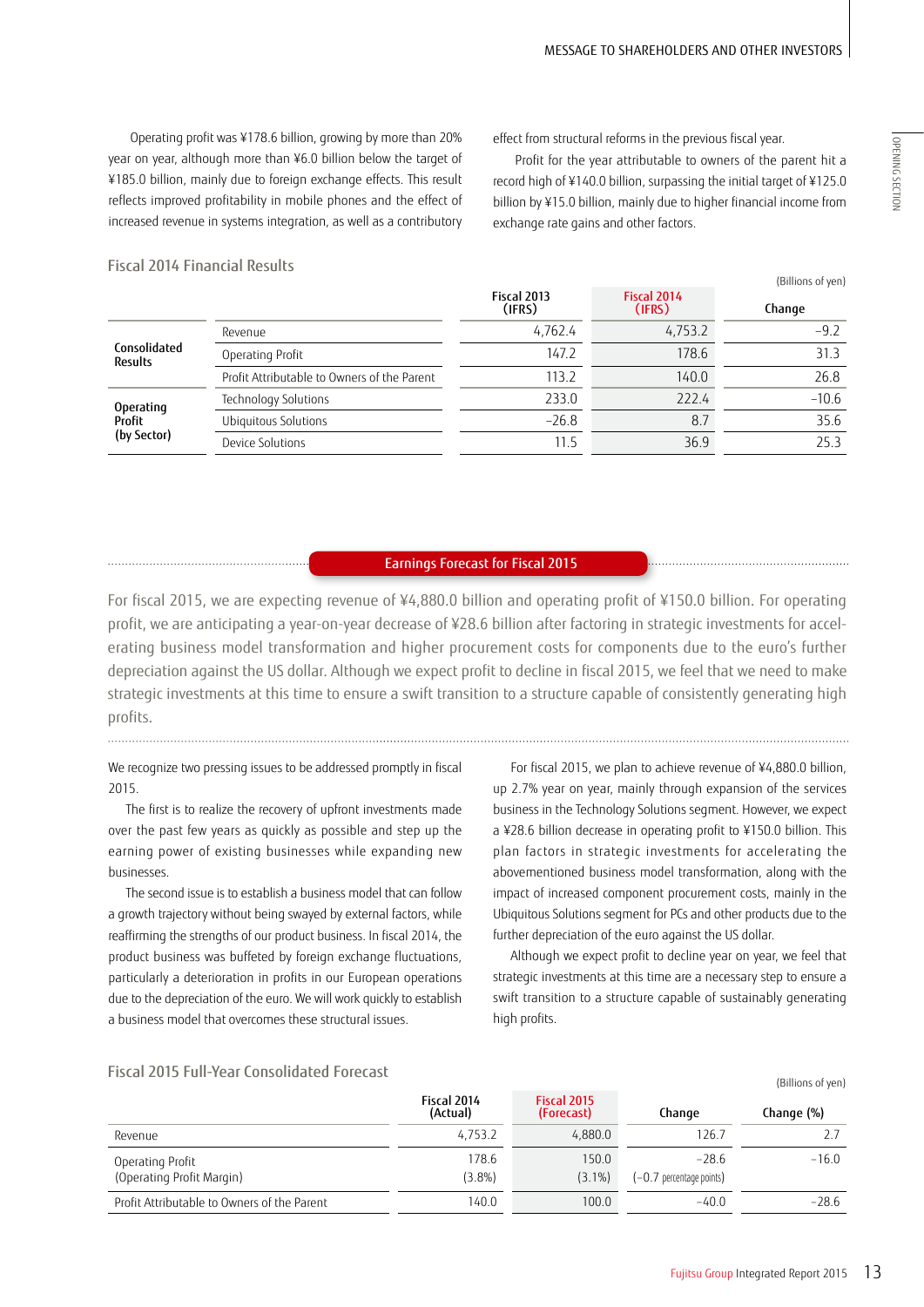#### Medium- to Long-Term Vision

In our management direction announced in October 2015, we explained the structure of our ongoing business model transformation. We have set medium- to long-term operating result targets using figures that will clearly identify Fujitsu as a global player among ICT companies, having changed its structure by promoting business model transformation. We place importance not on simply achieving numerical targets, but ensuring that the change in structure is complete.

In our management direction announced in October 2015, we explained the structure of our ongoing business model transformation. Our next step is to concentrate management resources on Technology Solutions, where we have a competitive advantage, and enhance our competitiveness through global development of "connected services," involving services, software, and core hardware with a software focus.

In carrying out this business model transformation, we have set consolidated operating results targets that will clearly identify Fujitsu as a global player among ICT companies. We will prioritize innovations for advancing towards these targets, placing importance not on simply achieving the numerical targets, but ensuring that the change in structure is complete.

Setting medium-term plans every three years, as we have up until now, is no longer a realistic approach. Instead, we will implement major changes toward achieving our vision, and set numerical targets that will demonstrate that this vision has been achieved. Fujitsu will advance to fulfill this vision through management that reevaluates the plan in detail each year. Moreover, we plan to disclose whether the plans have been executed successfully each year.

#### Consolidated Financial Targets —To Be



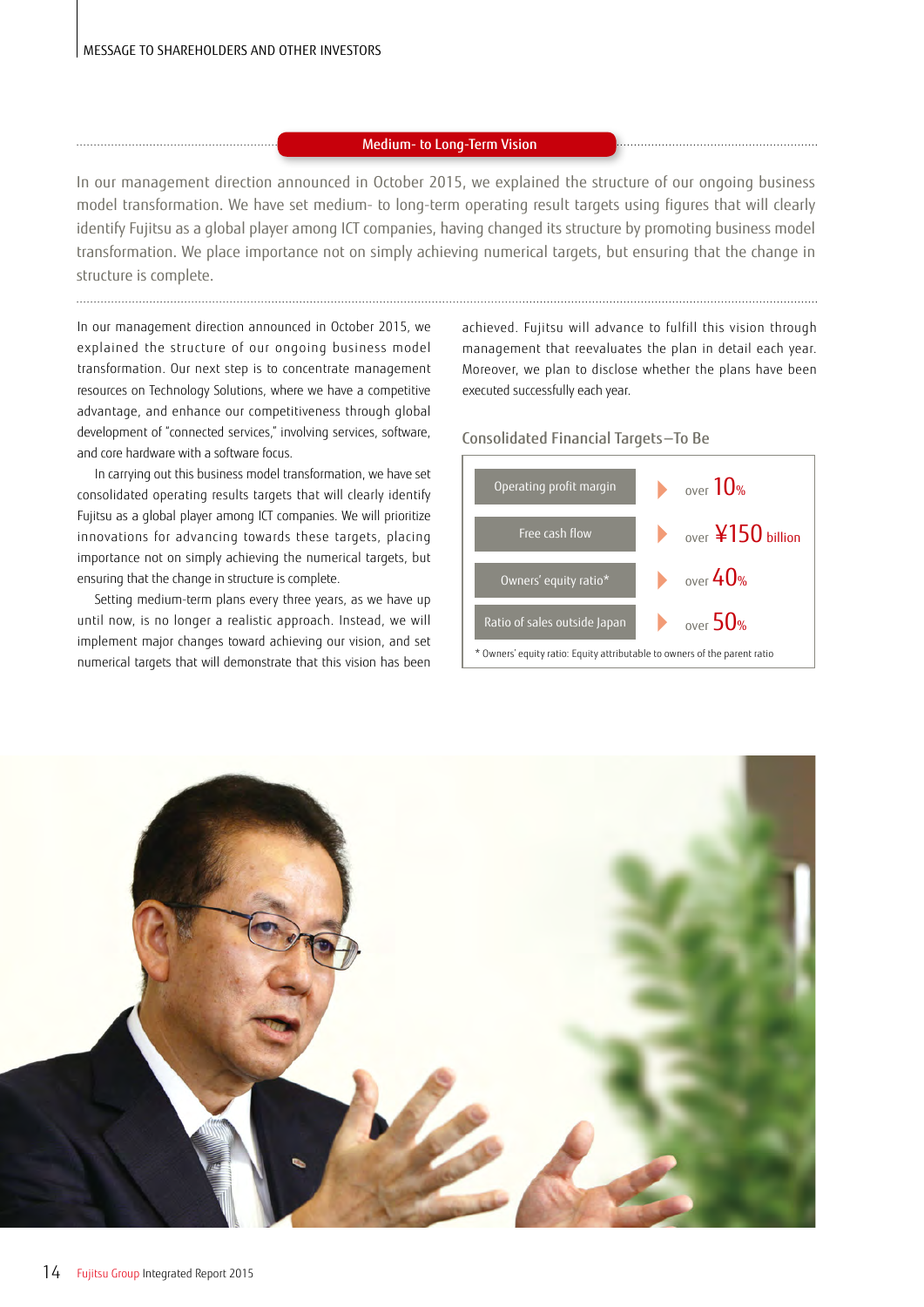### Market Recognition and Business Opportunities

Today, governments and corporations are harnessing the evolution of digital technology to improve service quality and make their business models more competitive. In every field, competition is intensifying as players seek breakthrough innovations that will supersede conventional methods, and expectations are growing for ICT services that offer higher added value. For certain fields developed around specified themes, we will get involved at an early stage in discussions and planning, leveraging our robust technologies and expertise to contribute fundamentally to customers' businesses as a long-standing and trusted ICT partner.

Governments and corporations today are rushing to respond to changes wrought by the evolution of digital technology, and striving to harness that evolution to improve service quality and make their business models more competitive. In every field, competition is intensifying as players seek breakthrough innovations that will transform conventional methods.

At the same time, a key challenge for companies is retaining personnel and technical capabilities that will enable them to compete successfully. In the area of ICT especially, the complexity and rapid pace of change make it difficult for companies to continue securing resources themselves, increasing demand for highervalue-added ICT services. At Fujitsu, we see these changes and market needs as major business opportunities.

To realize the projects planned by all manner of companies,

"fields" are created for each theme by the Company itself, or in collaboration with multiple companies. We believe that when these fields are viewed as business models, those with greater innovation and added value will hold more potential to contribute to society and succeed as businesses. The role of ICT in these fields is steadily increasing in size and importance.

For Fujitsu to capture these business opportunities, I believe it is important for us to get involved in the discussion and planning of these fields from an early stage, leveraging our robust technologies and expertise. By doing so, even after the businesses have started up, we will be able to contribute to customers' businesses at a fundamental level by providing safe, reliable services as a trusted partner.



## Fujitsu's Business Opportunities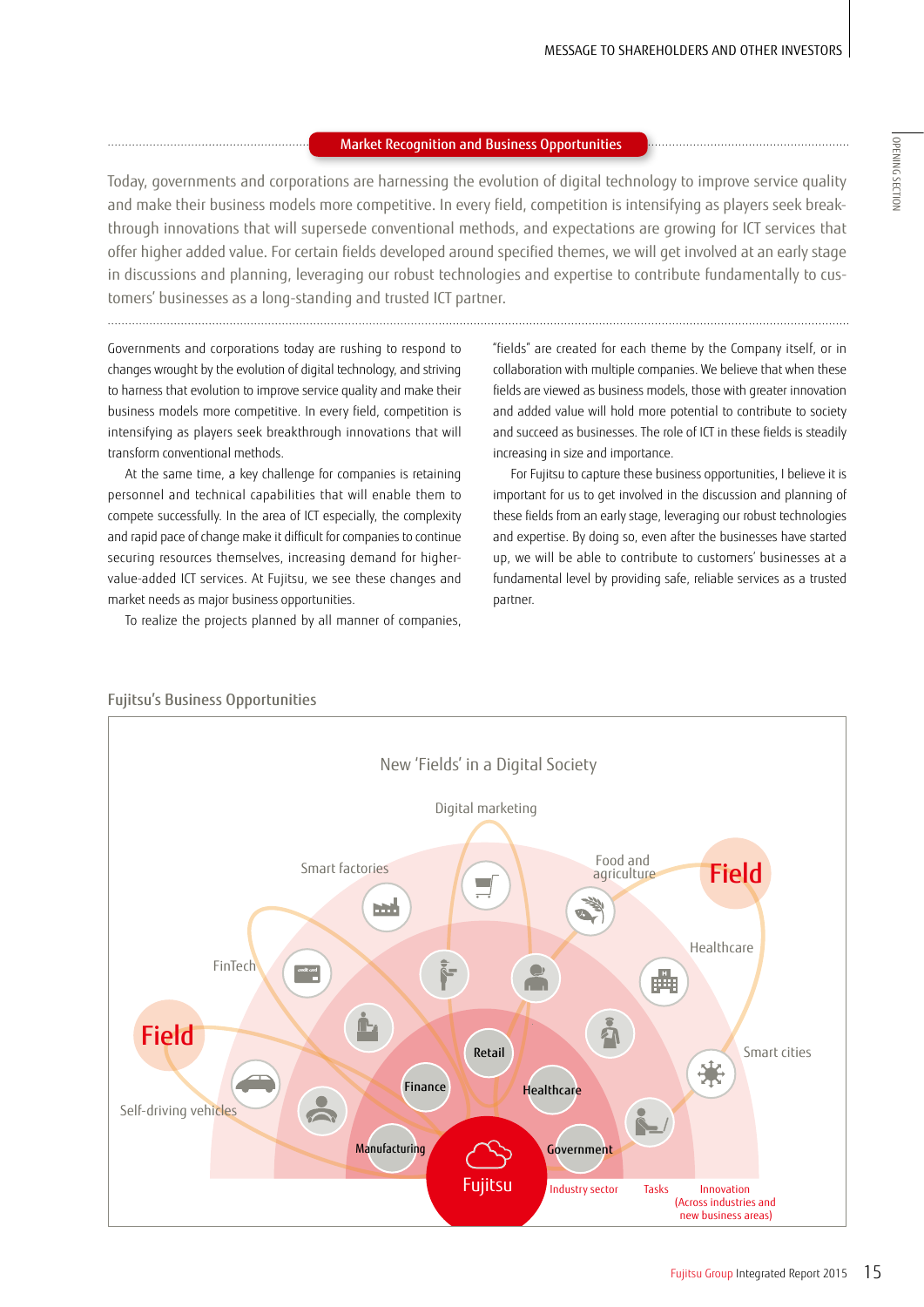#### Fujitsu's Vision for Society and Social Responsibility

Fujitsu leverages the power of ICT to contribute to innovation in business and society, and works to provide solutions to global societal issues. We will provide new value to society though the use of ICT and highlight possibilities for a better future. We practice business management that emphasizes competitive value and aim to realize the Human Centric Innovation that will enable people to enjoy their lives.

As a company, Fujitsu places people at the center of its business operations as part of its goal to create human happiness. We believe that technology is not supposed to conflict with people, but support and empower them. ICT should help people make judgments and take action that enables them to live better. Fujitsu's technology and services can support societies where people are active. This is Fujitsu's vision for a world of Human Centric Innovation.

In this vision, sustainable development of the planet and society immediately come to mind. In addition to climate change and the increasing severity of natural disasters around the world, other issues are also becoming more prominent, with population influx in cities creating energy, resource, and water shortages, as well as air pollution, while advanced countries are facing issues such as aging populations. To ensure the continuity of an Earth where the next generation of people can live happily, we must increase the productivity of society in general, including in emerging countries, through innovation based on ICT.

The sustainable development of digital societies is another key issue. ICT is an indispensable resource for the continuation of society and business. To live in contentment, people need clean

water and stable energy supplies. Likewise, in a digital society, resources such as personal information and business data must also be used appropriately. Fujitsu takes steps to protect a safe and secure information network environment as part of its social responsibility as an ICT company. We are working with relevant global organizations to address the growing risks in digital societies, such as cyber attacks.

Fujitsu itself is working to operate its business in a sustainable society and has become a signatory company to the United Nations Global Compact. As such, we support the Compact's 10 principles in the four areas of human rights, labor, the environment, and anticorruption. We also use the ISO 26000 framework to review and improve our activities related to social responsibility without exception under our global matrix organization.

I myself will also work to ensure that Fujitsu continues to be a company that enables human happiness, following the principle of our brand promise of "shaping tomorrow with you," by listening to the expectations and needs of our customers and other stakeholders around the world, and carrying out management that contributes to sustainable development.